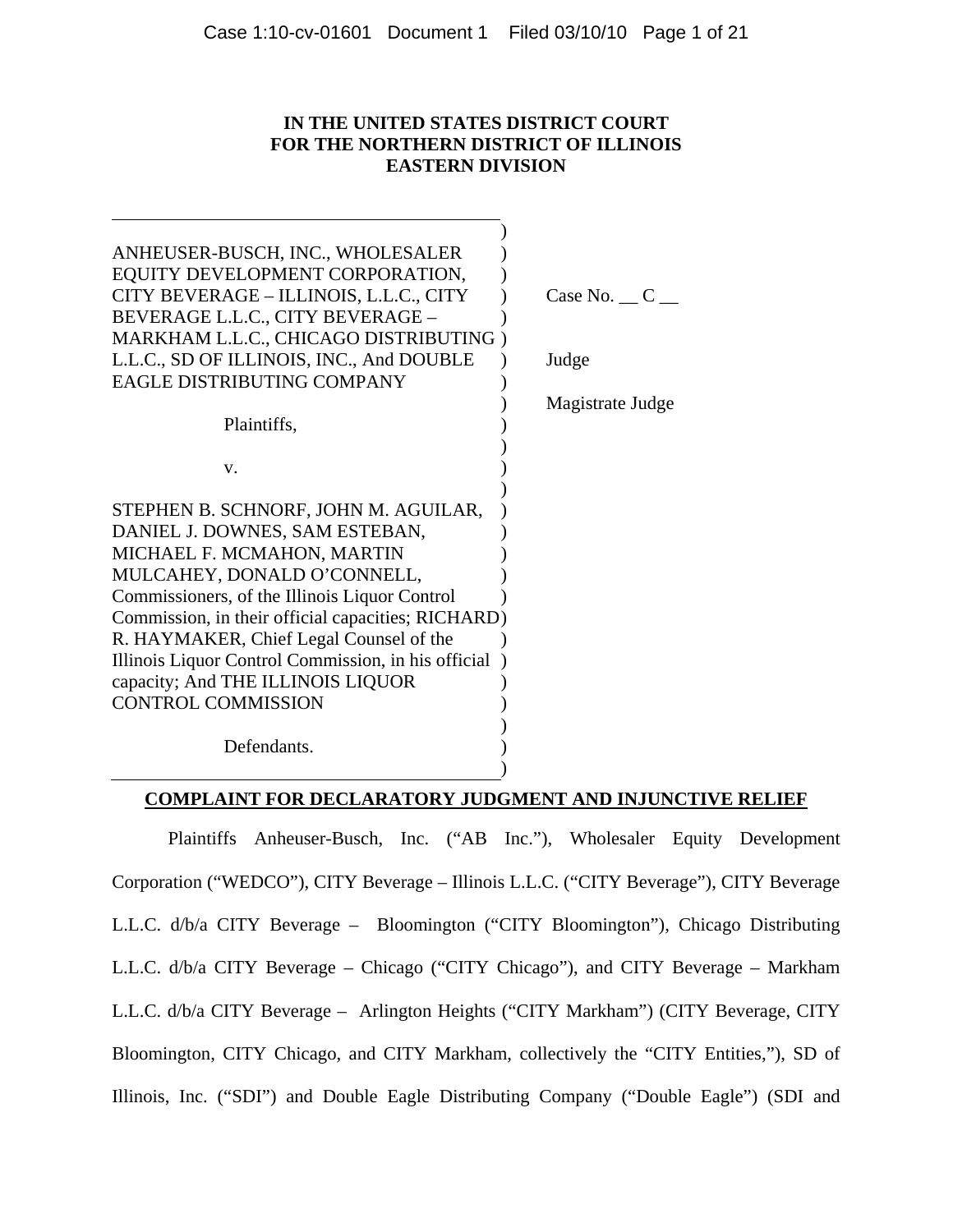## Case 1:10-cv-01601 Document 1 Filed 03/10/10 Page 2 of 21

Double Eagle, collectively the "Soave Entities," and together with the CITY Entities, WEDCO and AB Inc., "Plaintiffs"), bring this action against the Illinois Liquor Control Commission (the "ILCC"); Stephen B. Schnorf ("Schnorf"), John M. Aguilar ("Aguilar"), Daniel J. Downes ("Downes"), Sam Esteban ("Esteban"), Michael F. McMahon ("McMahon"), Martin Mulcahey ("Mulcahey"), and Donald O'Connell ("O'Connell"), in their official capacities as Commissioners of the ILCC; and Richard R. Haymaker ("Haymaker") in his official capacity as Chief Legal Counsel of the ILCC; (collectively, "Defendants"), pursuant to 42 U.S.C. § 1983, for violations of, and deprivation of Plaintiffs' rights under, the Commerce, Due Process, and Contracts Clauses of the United States Constitution, and allege the following:

# **NATURE OF THE ACTION**

1. This action is based on Defendants' attempt to unconstitutionally grant preferential treatment to in-state alcoholic beverage producers over out-of-state producers. In this action, Plaintiffs seek declaratory and injunctive relief to remedy the irreparable and substantial harm that will continue to result from Defendants' violation of the Commerce and Contracts Clauses of the United States Constitution and the Fourteenth Amendment's procedural due process protections.

2. Defendants have erected protectionist and discriminatory barriers to outof-state beer producers by enforcing the Illinois Liquor Control Act of 1934 (the "Liquor Control Act") to permit in-state beer producers to distribute beer directly to retailers, while prohibiting out-of-state beer producers from doing the same. Thus, Defendants have deprived AB Inc. and its affiliates of the opportunity to compete on equal footing with the in-state beer producers who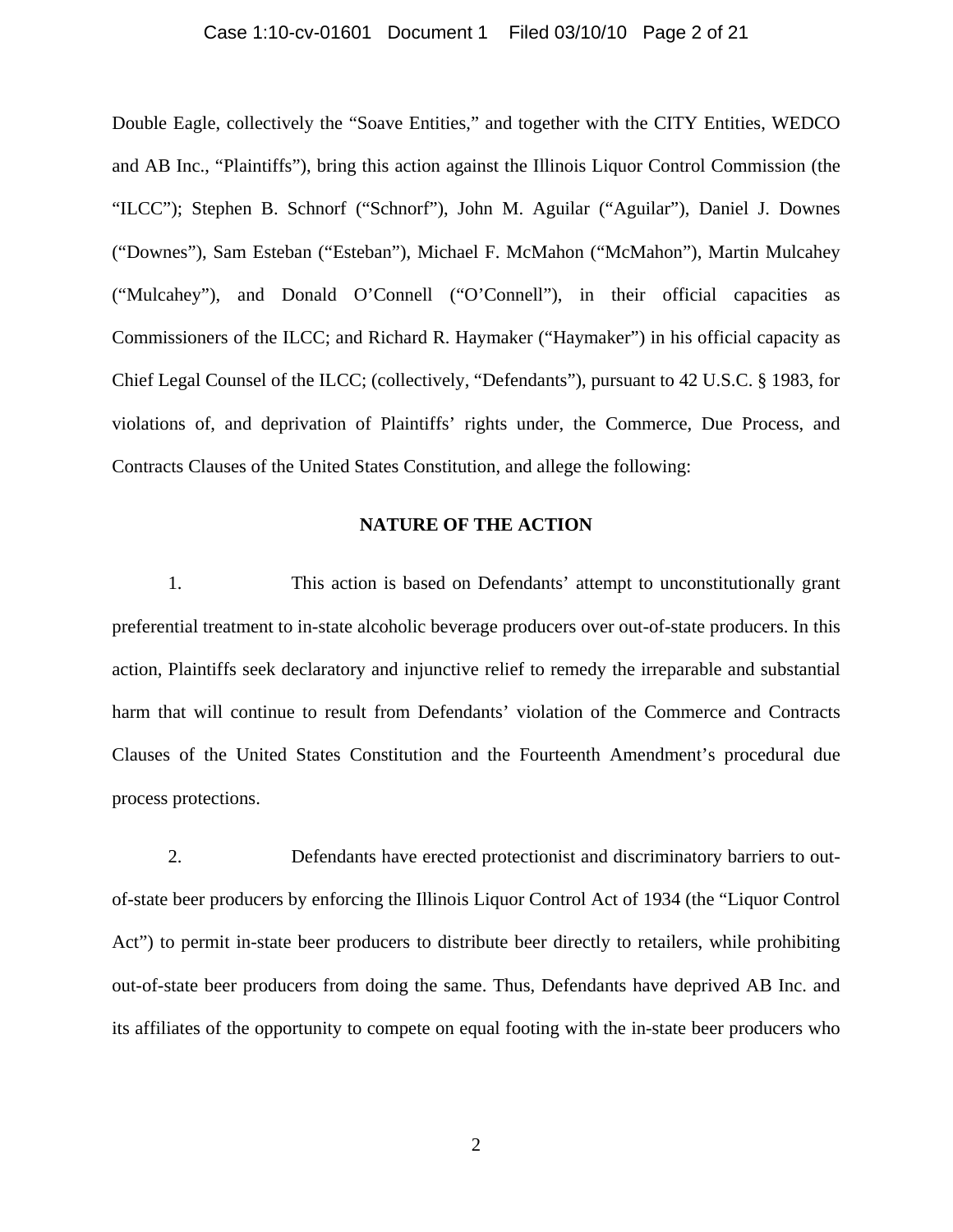## Case 1:10-cv-01601 Document 1 Filed 03/10/10 Page 3 of 21

are permitted to distribute beer to retailers. This violates Plaintiffs' constitutional rights under the Commerce Clause.

3. Moreover, Defendants' actions threaten to scuttle a unique and important acquisition by WEDCO of the remaining 70 percent of CITY Beverage. Prior to Defendants' unconstitutional actions, WEDCO and CITY Beverage's majority owners had agreed to this transaction. The parties now face a State-decreed prohibition to closing this sale. Unless Plaintiffs receive immediate injunctive and declaratory relief, the prospect of WEDCO purchasing the remaining 70 percent ownership of CITY Beverage could vanish, which would cause extreme economic harm to Plaintiffs.

# **SUBJECT MATTER JURISDICTION**

4. The claims asserted herein arise under and pursuant to 42 U.S.C. § 1983 and the United States Constitution.

5. The Court has jurisdiction over the subject matter of this action pursuant to 28 U.S.C. § 1331 and 1343(a).

#### **VENUE**

6. Venue is proper in this District pursuant to 28 U.S.C. § 1391(b). Many of the acts and events that give rise to the claims asserted and described herein occurred in substantial part in this District.

7. Many of the discussions and meetings with Defendant Haymaker and other members of the ILCC staff that give rise to the claims asserted and described herein occurred in substantial part in this District.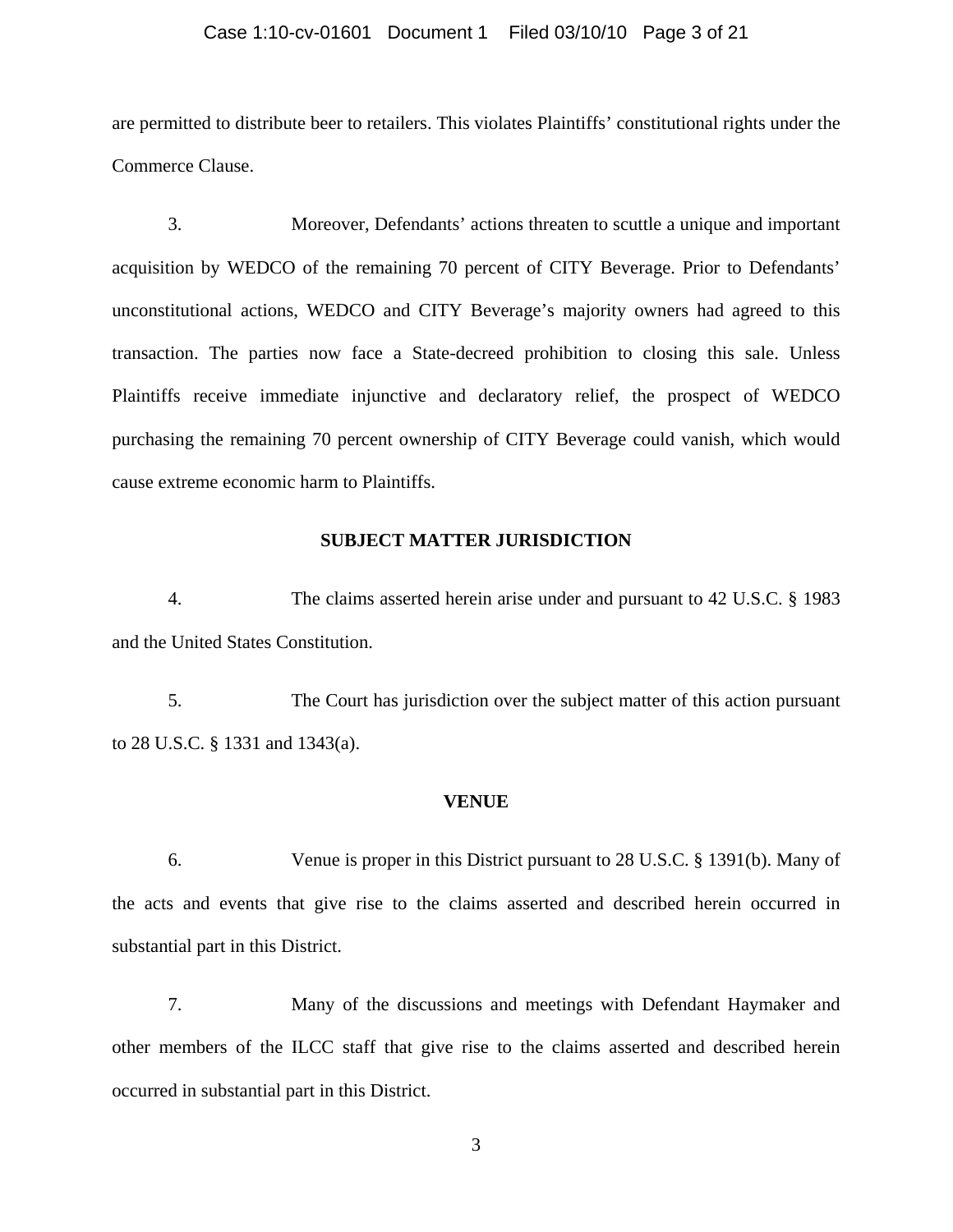## Case 1:10-cv-01601 Document 1 Filed 03/10/10 Page 4 of 21

8. On March 2, 2010, the ILCC held a Special Session at 160 N. LaSalle Street, Chicago, Illinois, located in this District, at which the parties discussed the events that give rise to the to the claims asserted and described herein.

9. On March 10, 2010, the ILCC met in this District to consider how to enforce the Liquor Control Act in relation to Plaintiffs and issued the order described herein denying Plaintiffs' their constitutional rights under the Commerce, Due Process, and Contracts Clauses.

10. The CITY Entities conduct a substantial part of their operations in this District and these operations are severely affected by the acts and events that give rise to the claims asserted and described herein.

# **THE PARTIES**

11. AB Inc. is a wholly owned subsidiary of Anheuser-Busch Companies, Inc. AB Inc. is the leading U.S. brewer and producer of beer in the United States, brewing, among others, the Budweiser and Bud Light brand beers, which are the two best-selling beers in the world. AB Inc. produces over 100 beers, flavored alcoholic beverages, and nonalcohol brews, and imports other beers for distribution in the United States. AB Inc.'s Budweiser, Bud Light, Michelob ULTRA, Busch, and Natural Light brand beers hold the No. 1 positions in their respective U.S. market segments. AB Inc. operates twelve breweries in the United States in twelve States and distributes products through a network of nearly 600 independent wholesalers and operates 11 company-owned distributors in eight states.

12. Plaintiff WEDCO is a wholly-owned subsidiary of Anheuser-Busch Companies, Inc. and thus is an affiliate of AB Inc. WEDCO, formerly known as AB Investment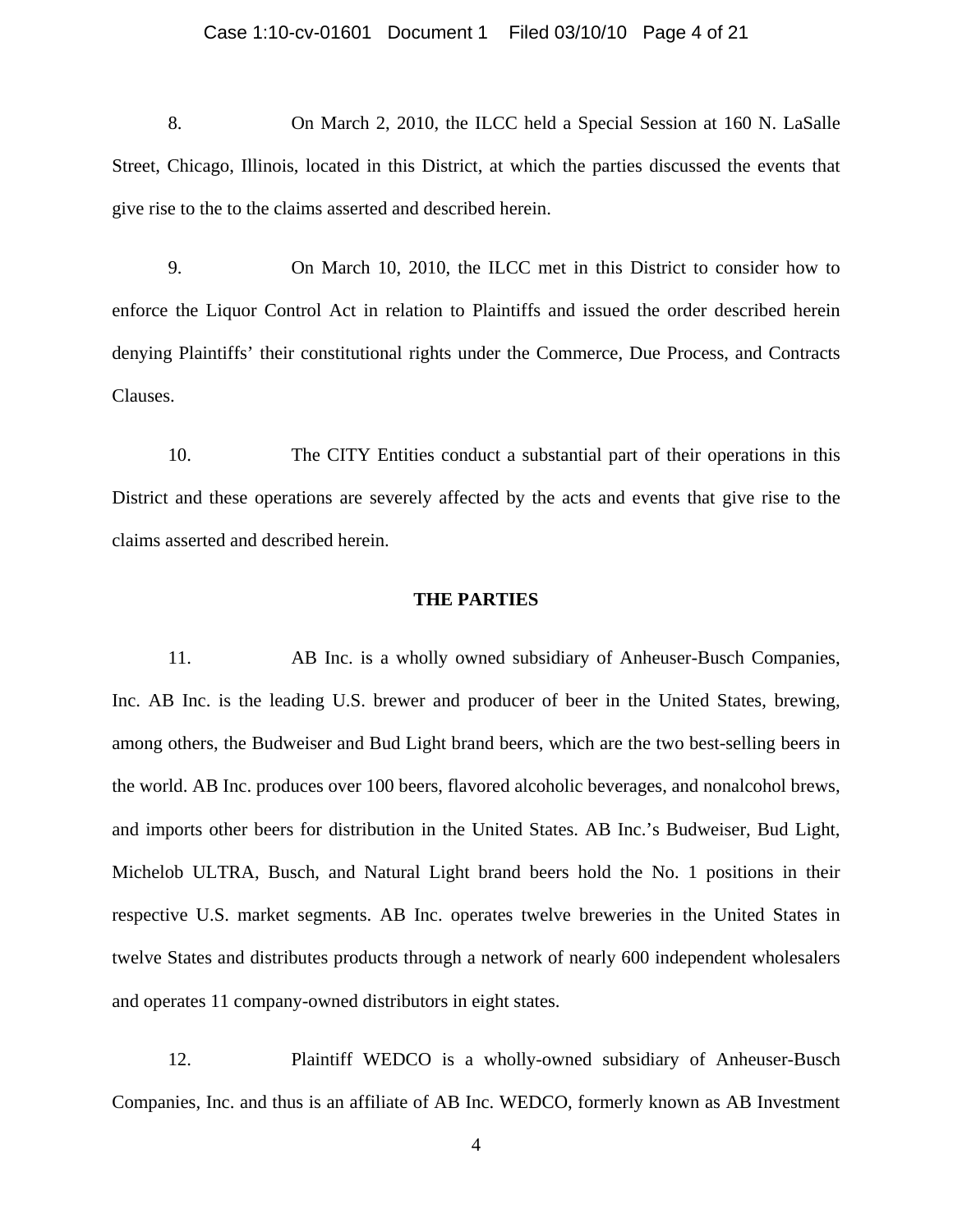## Case 1:10-cv-01601 Document 1 Filed 03/10/10 Page 5 of 21

Capital Corp., has maintained since 2005, and currently does maintain, a 30 percent ownership interest in CITY Beverage.

13. CITY Beverage is the parent company of CITY Bloomington, CITY Chicago, and CITY Markham, which hold, in various names, multiple Illinois Distributor's and Importing Distributor's Licenses.

14. SDI and Double Eagle each own 35 percent of CITY Beverage.

15. Defendant ILCC was created pursuant to Article III of the Liquor Control Act. The ILCC has deprived Plaintiffs of their rights under the United States Constitution.

16. Defendant Schnorf, the Acting Chair and a Commissioner of the ILCC, and Defendants Aguilar, Downes, Esteban, McMahon, Mulcahey, and O'Connell, who are Commissioners of the ILCC, all are named in this action in their official capacities. The actions of Schnorf, Aguilar, Downes, Esteban, McMahon, Mulcahey, and O'Connell in their official capacities have deprived Plaintiffs of their rights under the United States Constitution.

17. Defendant Richard R. Haymaker is Chief Legal Counsel of the ILCC and is named in this action in his official capacity. Haymaker's actions in his official capacity have deprived Plaintiffs of their rights under the United States Constitution.

18. Defendants engaged in the conduct set forth in this Complaint in the course and scope of their official duties as members, officers, and/or employees of the ILCC. At all times material to this Complaint, Defendants were acting under color of Illinois law, ordinance, regulation, custom and/or usage.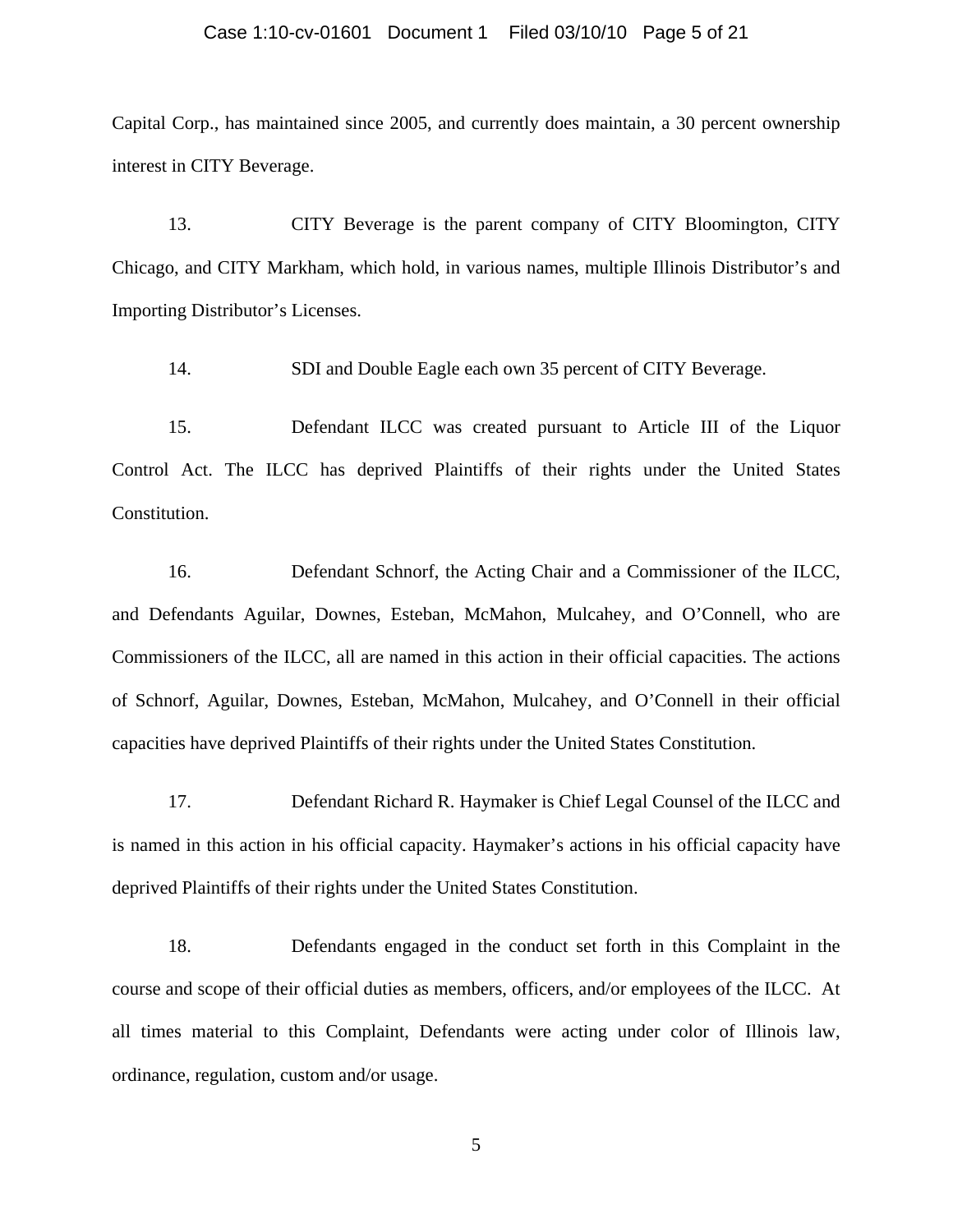# **The Illinois Liquor Control Act**

19. The Liquor Control Act regulates the manufacturing, distribution, and retail sale of alcoholic beverages. The Liquor Control Act sets up various classes of licenses which must be obtained from the ILCC in order to perform virtually any function in Illinois with respect to the alcohol beverage industry. Illinois' system is commonly described as a "three-tier" system, even though no such definition or categorization is provided in the statute itself.

20. For example, separate licenses are needed to manufacture beer in Illinois or manufacture beer outside of Illinois and import it into Illinois; to distribute beer in Illinois; or to make retail sales of beer in Illinois.

21. Beginning prior to 1982 and through the present, the Liquor Control Act has defined a Brewer as "a person who is engaged in the manufacture of beer." 235 ILCS 5/1-3.09(a). Under the Illinois Class 3 Brewer's licensing category ("Brewer's License"), "[a] Brewer may make sales and deliveries of beer . . . to retailers provided the brewer obtains an importing distributor's or distributor's license in accordance with the provisions of this Act." 235 ILCS 5/5-1(a).

22. In 1982, the Illinois General Assembly amended the Liquor Control Act to create a Non-Resident Dealer's ("NRD") License category. An NRD means "any person, firm, partnership, corporation or other legal business entity who or which exports into this State, from any point outside of this State, any alcoholic liquors for sale to Illinois licensed foreign importers or importing distributors." 235 ILCS 5/1-3.29. The NRD License is restricted to "the actual manufacturer of such alcoholic liquors or the primary United States importer of such alcoholic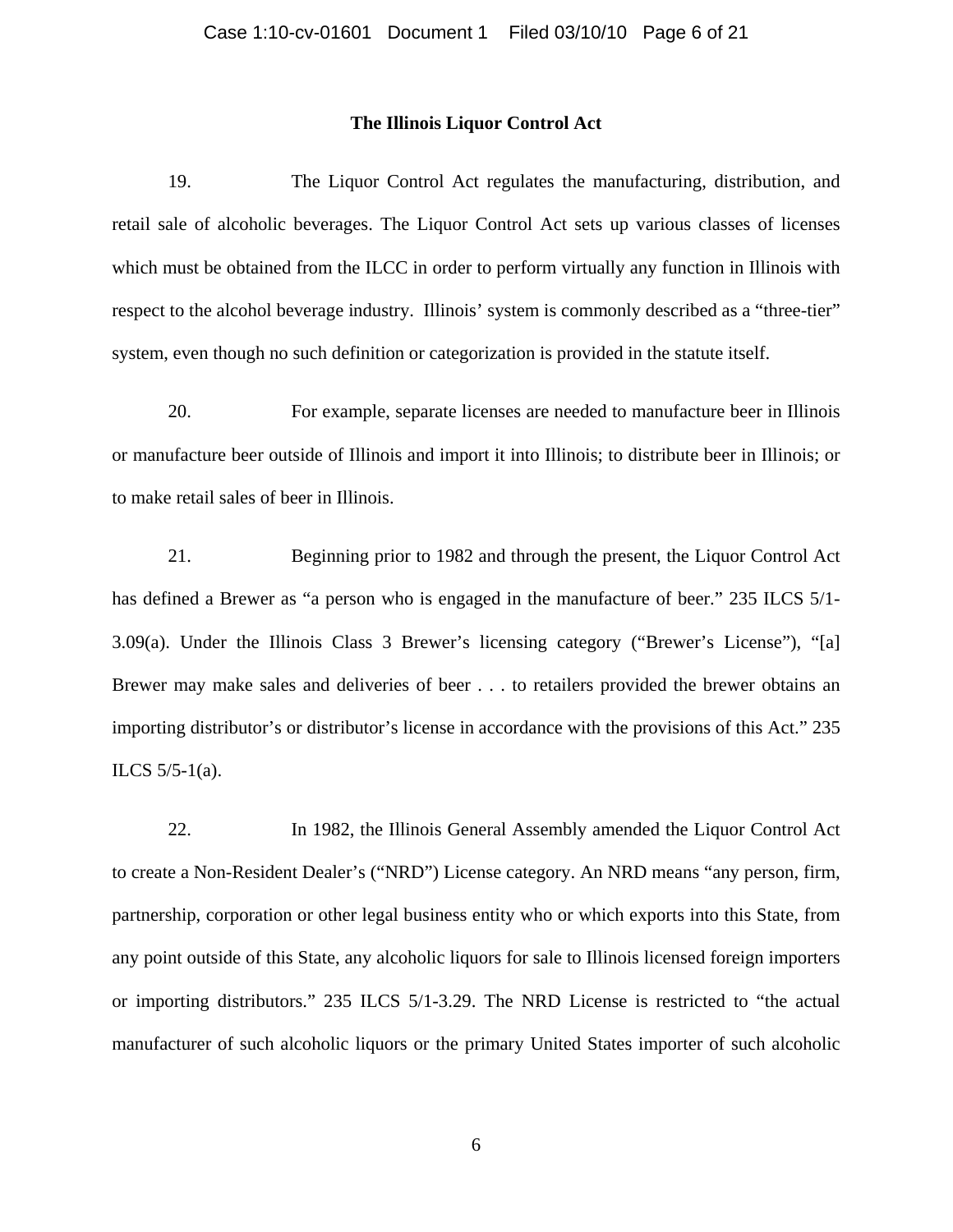## Case 1:10-cv-01601 Document 1 Filed 03/10/10 Page 7 of 21

liquors, if manufactured outside of the United States, or the duly registered agent of such manufacturer or importer." *Id.*

23. Senator Harmon, when introducing an amendment in connection with the NRD license category stated that "[a]s you know, in—in our three tier system—brewers are subjected to certain requirements. As a practical matter . . . non-resident dealers are considered brewers. This [amendment being introduced] would make a clarifying amendment to the Fair Dealing Act to ensure that . . . non-resident dealers are treated the same as brewers." *Illinois Liquor Control Act: Hearing on S.B. 2754 Before the Gen. Assembly*, 95th Gen. Assemb., Reg. Sess. 41 (Ill. 2008) (statement of Sen. Don Harmon.)

24. Since 1982, therefore, in-state brewers have obtained Brewer's Licenses and out-of-state Brewers have obtained NRD Licenses. The Brewer's License permits in-state Brewers to brew beer in Illinois *and* distribute beer to retailers in Illinois. The NRD license permits out-of-state Brewers to sell beer to wholesalers in Illinois. According to the ILCC, under the Liquor Control Act, out-of-state brewers, like AB Inc., are not eligible for a Brewer's License. Rather, out-of-state Brewers can obtain the NRD license to export beer to Illinois.

25. Pursuant to the Liquor Control Act, to distribute beer in Illinois, it is necessary to hold either a Distributor's License or an Importing Distributor's License (the latter is necessary to import beer into Illinois). A Distributor's License "shall allow the wholesale purchase and storage of alcoholic liquors and sale of alcoholic liquors to licensees in this State and to persons without the State, as may be permitted by law." 235 ILCS 5/5-1(b). An Importing Distributor's License

may be issued to and held by those only who are duly licensed distributors, upon the filing of an application by a duly licensed distributor, with the Commission and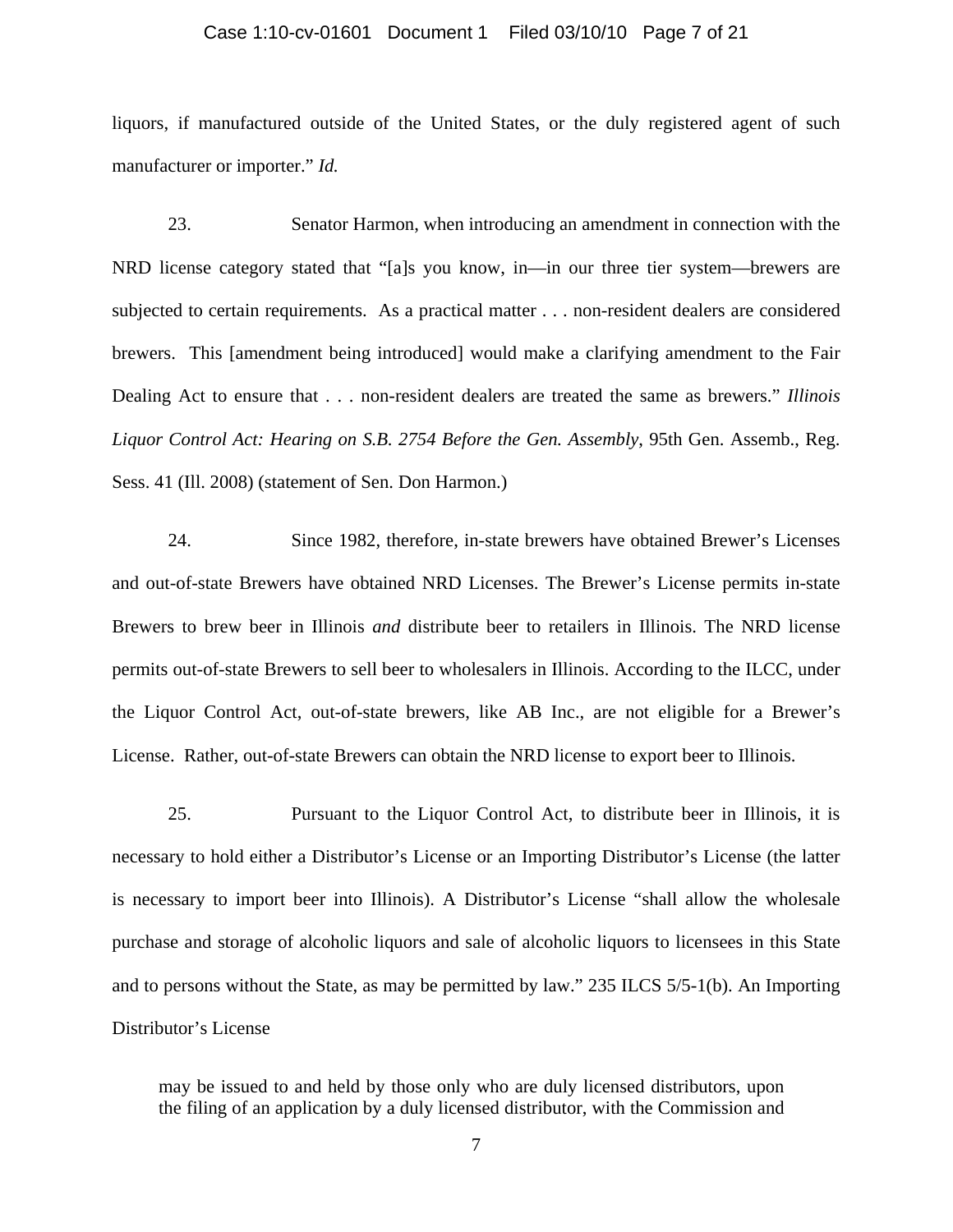the Commission shall, without the payment of any fee, immediately issue such importing distributor's license to the applicant, which shall allow the importation of alcoholic liquor by the licensee into this State from any point in the United States outside this State, and the purchase of alcoholic liquor in barrels, casks or other bulk containers and the bottling of such alcoholic liquors before resale thereof, but all bottles or containers so filled shall be sealed, labeled, stamped and otherwise made to comply with all provisions, rules and regulations governing manufacturers in the preparation and bottling of alcoholic liquors. The importing distributor's license shall permit such licensee to purchase alcoholic liquor from Illinois licensed non-resident dealers and foreign importers only.

235 ILCS 5/5-1(c).

# **Illinois Licensing History of AB Inc. and Its Affiliates and the CITY Entities**

26. AB Inc. does not brew beer in Illinois, but its beer is widely distributed, sold, and consumed in Illinois.

27. Since 1982 when the Illinois General Assembly created the separate NRD license class, AB Inc. has held an Illinois NRD License. During each year from 1982 through 2009, the ILCC has renewed AB Inc.'s NRD License.

28. AB Inc. has held in its own name one or more Distributor's and Importing Distributor's Licenses, issued and renewed annually by the ILCC, continuously during the period from 1982 through 2005. After 1982, when Illinois amended the Liquor Control Act to include the NRD License category and the ILCC issued AB Inc. an NRD License, the ILCC continued to (and never gave any indication that it would not continue to in the future) renew AB Inc.'s Distributor's and Importing Distributor's Licenses during each year from 1982 through 2005.

29. During much of the period from 1982 through 2005, an affiliate of AB Inc. also held one or more Distributor's and Importing Distributor's Licenses. From 2005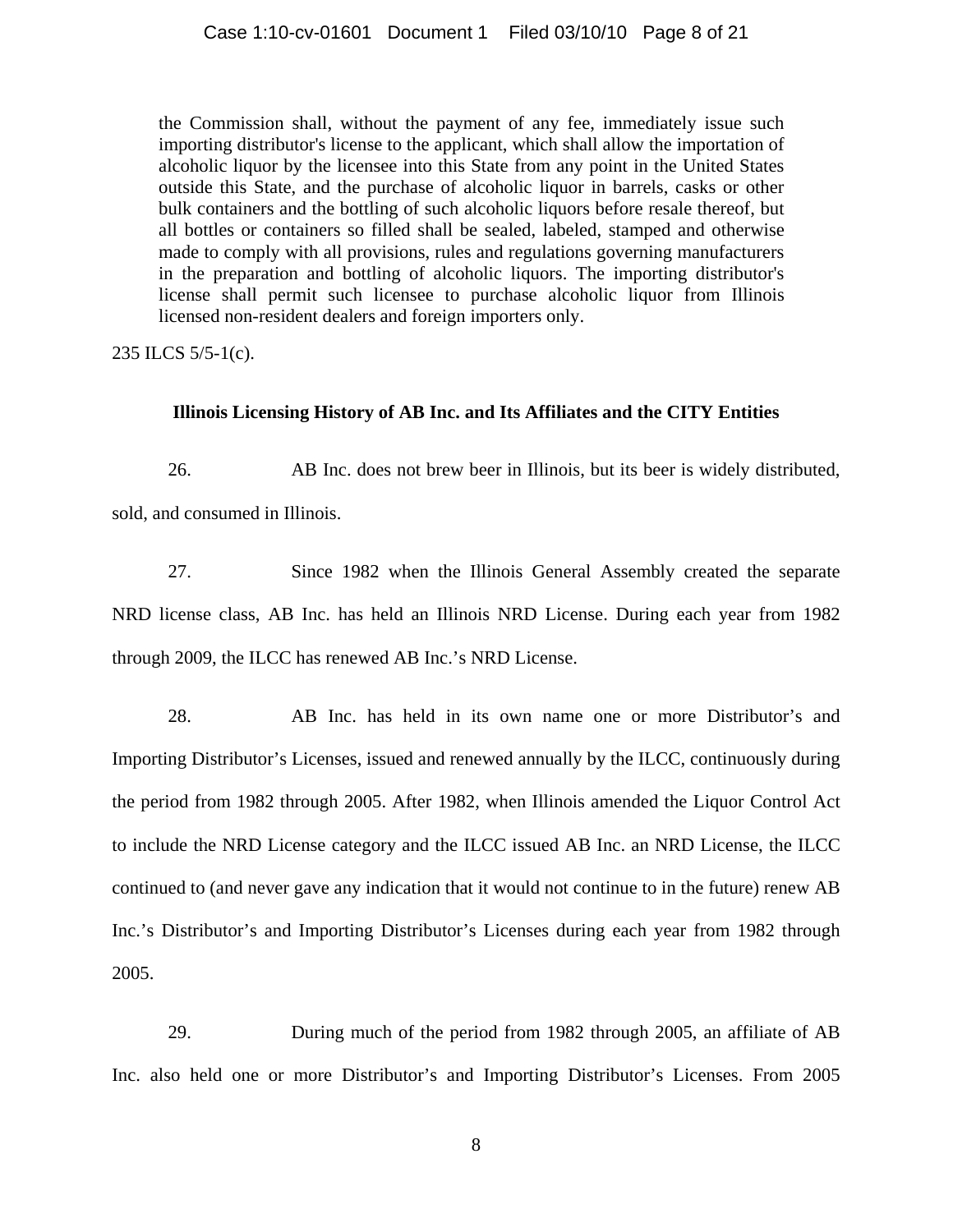## Case 1:10-cv-01601 Document 1 Filed 03/10/10 Page 9 of 21

through the present, WEDCO, an affiliate of AB Inc., has owned a substantial stake in an entity that has held Distributor's and Importing Distributor's Licenses.

30. In 2005, pursuant to an agreement with the Soave Entities, AB Inc. contributed an entity that held Distributor's and Importing Distributor's Licenses to CITY Beverage, a newly-formed entity. The Soave Entities contributed CITY Markham, CITY Bloomington, and CITY Chicago entities, which held Distributor's and Importing Distributor's Licenses to CITY Beverage. As a result of this transaction, WEDCO, an affiliate of AB Inc. owned 30 percent of CITY Beverage and the Soave Entities owned the other 70 percent interest in CITY Beverage. WEDCO's 30 percent interest in CITY Beverage has continued through the present day.

31. The CITY Entities have received renewals of their Distributor's and Importing Distributor's Licenses from 2005 through the present day.

# **DEFENDANTS' UNCONSTITUTIONAL ENFORCEMENT OF ILLINOIS LAW**

32. On December 10, 2009, AB Inc. affiliate WEDCO executed a letter of intent to purchase from the Soave Entities the 70 percent interest in CITY Beverage that WEDCO did not already own. The acquisition of the entire CITY Beverage business is a unique and important business opportunity for WEDCO and AB Inc. CITY Beverage maintains wellestablished distribution capabilities and will generate many synergies for AB Inc. and its affiliates. The transaction also represents a substantial opportunity for Soave Enterprises to sell its stake in CITY Beverage and put the proceeds from the sale to use in its other operations.

33. On January 6, 2010, AB Inc. notified the ILCC that it planned to purchase the remaining 70 percent of CITY Beverage. Over the period from January 6, 2010,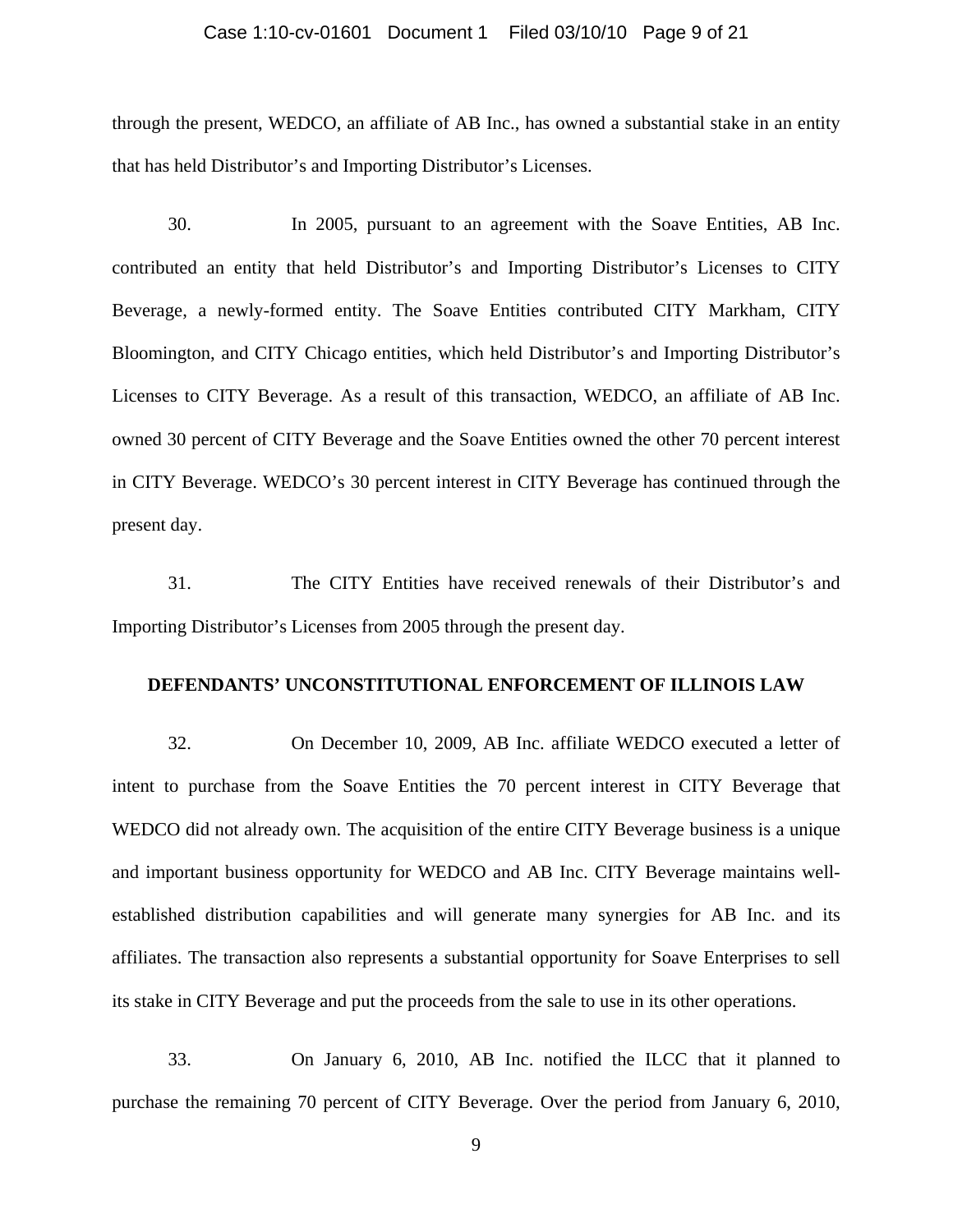## Case 1:10-cv-01601 Document 1 Filed 03/10/10 Page 10 of 21

through February 10, 2010, representatives of AB Inc. and WEDCO had numerous routine contacts with representatives of the ILCC to provide them with information about the transaction.

34. At no time during the course of the numerous discussions and conversations between representatives of the ILCC and representatives of AB Inc. and WEDCO that took place from January 6, 2010, through February 10, 2010, did representatives of the ILCC state that WEDCO's acquisition of CITY Beverage would violate Illinois law.

35. On February 11, 2010, *the day before* WEDCO was scheduled to close its acquisition of CITY Beverage, Defendant Haymaker informed AB Inc. and WEDCO that the proposed transaction would be illegal. (Ex. A.) Defendant Haymaker declared the proposed transaction to violate Illinois law on the ground that the Liquor Control Act "prohibits common ownership of businesses that hold a Non-Resident Dealer's license and distributor licenses." (*Id.*) In other words, according to the ILCC, AB Inc. may not be affiliated with a holder of a Distributor's and Importing Distributor's Licenses because AB Inc. is an out-of-state beer producer that holds an NRD License. Moreover, Defendant Haymaker informed AB Inc. that WEDCO's current 30 percent interest in CITY Beverage, which it had held since 2005, was illegal for that same reason.

36. Defendants' conduct amounts to thinly-veiled economic protectionism of in-state businesses because in-state beer producers are permitted to simultaneously brew beer and hold Distributor's and Importing Distributor's Licenses, thus permitting them to import and distribute beer. In other words, according to Defendants, in-state Brewers are *eligible* to hold Distributor's and Importing Distributor's Licenses (which permit that Brewer to import and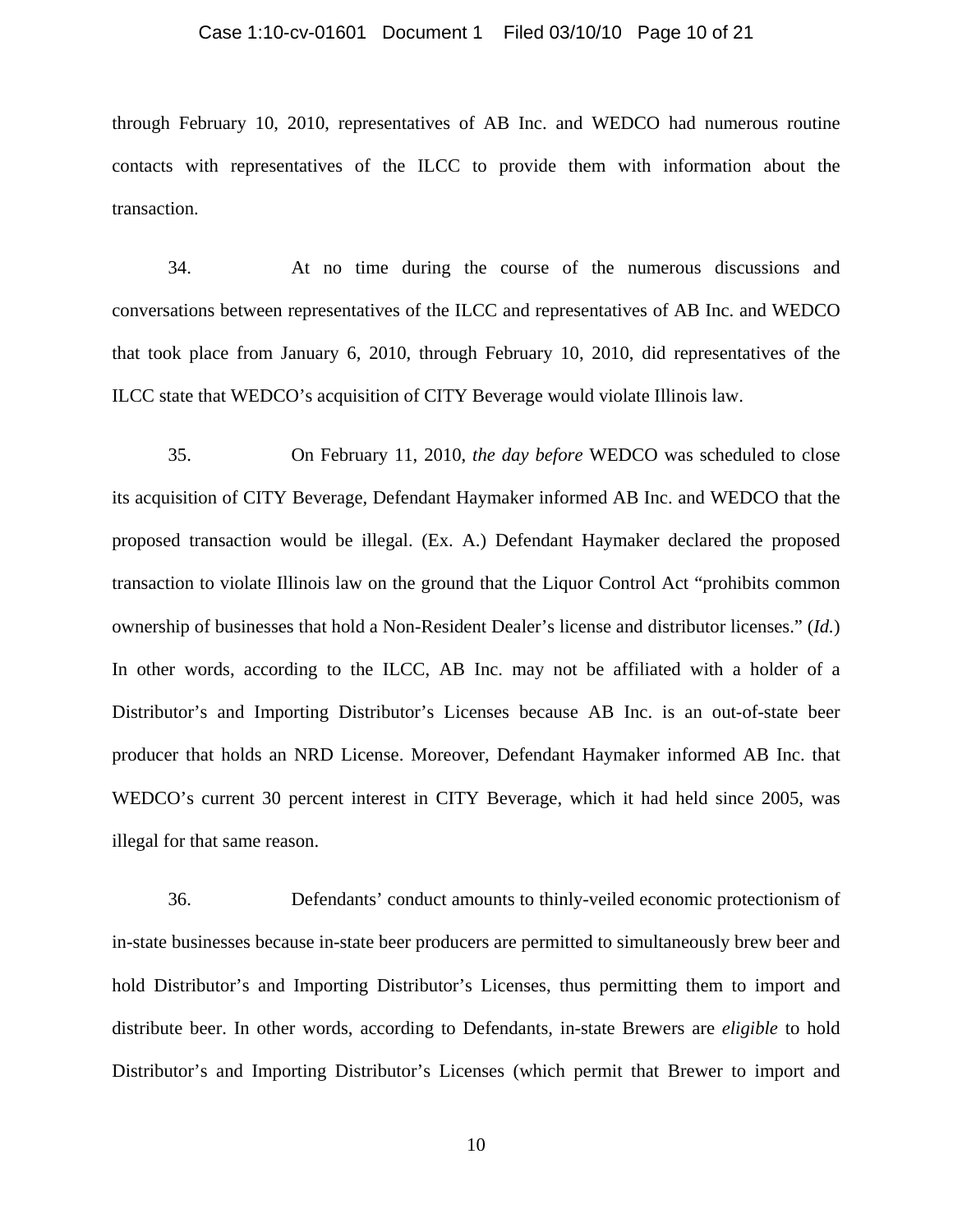#### Case 1:10-cv-01601 Document 1 Filed 03/10/10 Page 11 of 21

distribute beer directly to retailers) while out-of-state Brewers are *ineligible* to hold Distributor's and Importing Distributor's Licenses.

37. Examples of beer producers to whom the ILCC has issued Distributor's Licenses include Goose Island Beer Co. ("Goose Island") and Argus Brewery ("Argus"). Both Goose Island and Argus operate *in-state* breweries and hold Brewer's Licenses and Distributor's Licenses. As producers and sellers of beer, AB Inc. and its affiliates compete directly with Goose Island and Argus. As distributors of beer, the CITY Entities compete directly with Goose Island and Argus.

38. During discussions with the legal staff of the ILCC after receipt of the February 11, 2010 letter, Defendant Haymaker indicated to representatives of Plaintiffs that because AB Inc. does not conduct brewing activities in the State of Illinois, *i.e.*, is an out-of-state Brewer with an NRD License, it would not be eligible to procure Distributor's or Importing Distributor's Licenses. Haymaker stated, however, that an in-state Brewer with a Brewer's License *may* hold a Distributor's License. Apart from the prohibition imposed by the ILCC by virtue of AB Inc. holding an NRD license, AB Inc. meets, and is prepared to act in accordance with, all necessary requirements to hold Illinois Distributor's and Importing Distributor's licenses.

39. On February 19, 2010, Gary Rutledge, Vice-President, General Counsel, and Secretary of Anheuser-Busch Companies wrote to the ILCC, requesting a hearing of the ILCC regarding the subject matter of the February 11 letter from Defendant Haymaker.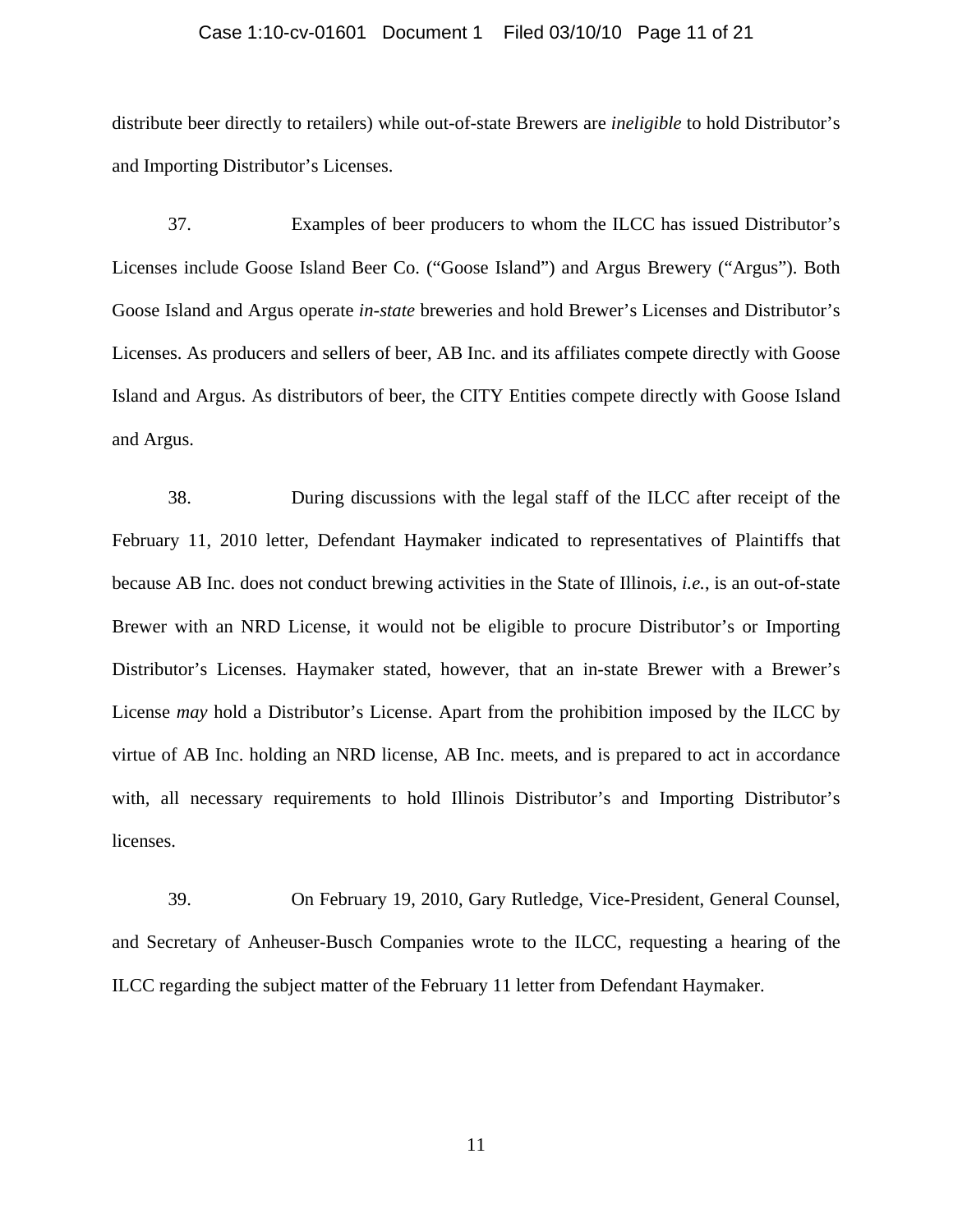# Case 1:10-cv-01601 Document 1 Filed 03/10/10 Page 12 of 21

40. On February 19, 2010, Kathleen McCann, Senior Vice President of CITY Beverage, wrote to the ILCC requesting that the ILCC convene regarding the subject matter of the February 11 letter from Defendant Haymaker.

41. In response to Plaintiffs' February 19 letters, the ILCC scheduled for March 2, 2010, an "Open Meeting for a Discussion on the Question of whether an Illinois Non-Resident Dealer may hold Illinois Distributor's Licenses" (hereinafter, the "Special Session").

42. Prior to the Special Session, Defendant Haymaker and the ILCC legal staff submitted a memorandum of fact and law, which states that Illinois law permits in-state brewers to hold Distributor's and Importing Distributor's Licenses but denies the same to out-ofstate brewers. The submission stated that under the 1982 amendments to the Liquor Control Act, holders of an NRD license are not eligible to hold Distributor's and Importing Distributor's Licenses, but in-state brewers may hold a Brewer's License and the Liquor Control Act "leaves no ambiguity" that an Illinois Brewer with a Brewer's License may hold a Distributor's License. The submission also stated that as of the 1982 amendments:

[A]n out-of-state beer manufacturer could no longer hold a brewers license which became an in-state license only. The new NRD license became the only license an out-of-state brewer could hold. Once the NRD became the mandated license, out-ofstate brewers lost their authority to hold Illinois distributors licenses.

43. On March 2, 2010, the ILCC held the Special Session at 160 N. LaSalle Street, Chicago, Illinois. At the meeting, Defendant Haymaker informed the Commission again that in-state brewers may hold a Brewer's License and a Distributor's License, but that an out-ofstate brewer may only hold an NRD License and may *not* hold Distributor's or Importing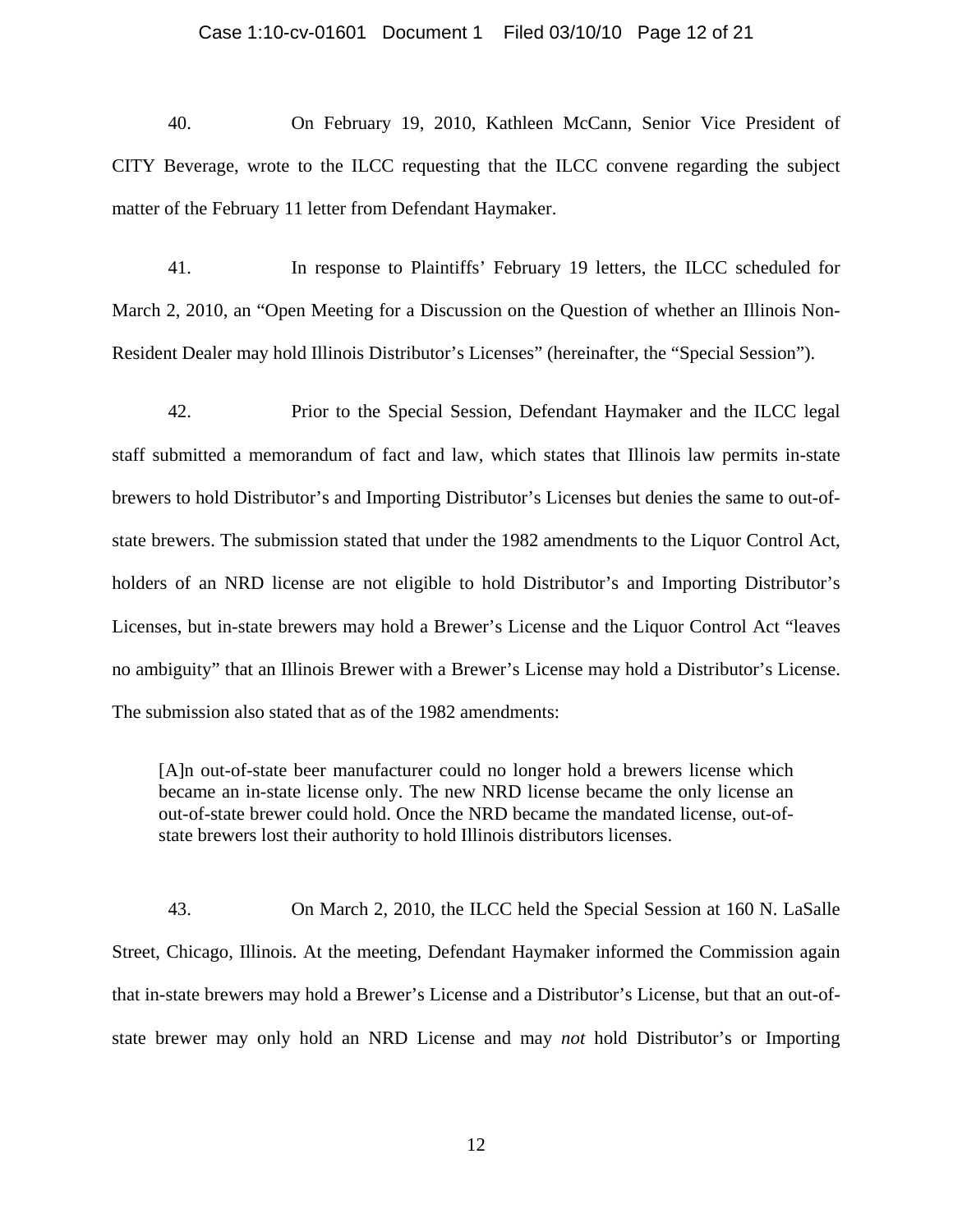Distributor's Licenses. Specifically, Defendant Haymaker stated in his presentation to the ILCC

at the Special Session:

We realize that the legislature from time to time can carve out exceptions to the general rule. We're not naive enough to know that that doesn't occur. In many cases they have done this. They have done this in the case of an in-state brewer. An instate brewer, specifically in the Act, can hold distributor licenses. . . . And, yet, there is no specific exception to allow a nonresident dealer to distribute.

Why would the legislature decide to create specific exceptions in many other cases, but not to nonresident dealers? The answer is because they didn't want out-of-state brewers to hold a distributor's license because that would clearly and dramatically undermine the three-tier system like we know it today.

44. On March 10, 2010, the ILCC issued a "Declaratory Ruling" in

connection with this matter (the "Declaratory Ruling"). By unanimous vote of the ILCC, the

Declaratory Ruling states that AB Inc. and its affiliates

are currently on notice that the Liquor Control Act prohibits an Illinois licensed Non-resident Dealer from possessing an ownership interest in a licensed Illinois Distributor. If CITY Beverage should notify the Illinois Liquor control Commission per ILCC Rule 100.100 that AB Inc, WEDCO or any of its affiliates has purchased any additional interest in CITY Beverage, then the ILCC will consider CITY Beverage licenses to be held in violation of the Liquor Control Act and the licenses will be subject to revocation or refused renewal.

(Ex. B at 2.) Thus, Defendants have prohibited out-of-state beer producers and their affiliates

from distributing beer in Illinois, while the Liquor Control Act permits in-state beer producers to

 $d$ o so.<sup>1</sup>

 $\frac{1}{1}$ The Declaratory Ruling further states that, by vote of four of the seven Commissioners:

Based on the facts of this case, it has been determined that AB Inc., through its affiliate WEDCO has owned a 30% interest in CITY Beverage since 2005. The Illinois Liquor Control Commission will renew said CITY Beverage distributors licenses upon their expiration and as currently owned absent any other license disqualifying factors. This factual determination is limited solely to the history and facts surrounding this case and will have no bearing on future legal declarations or rulings of the Illinois Liquor Control Commission.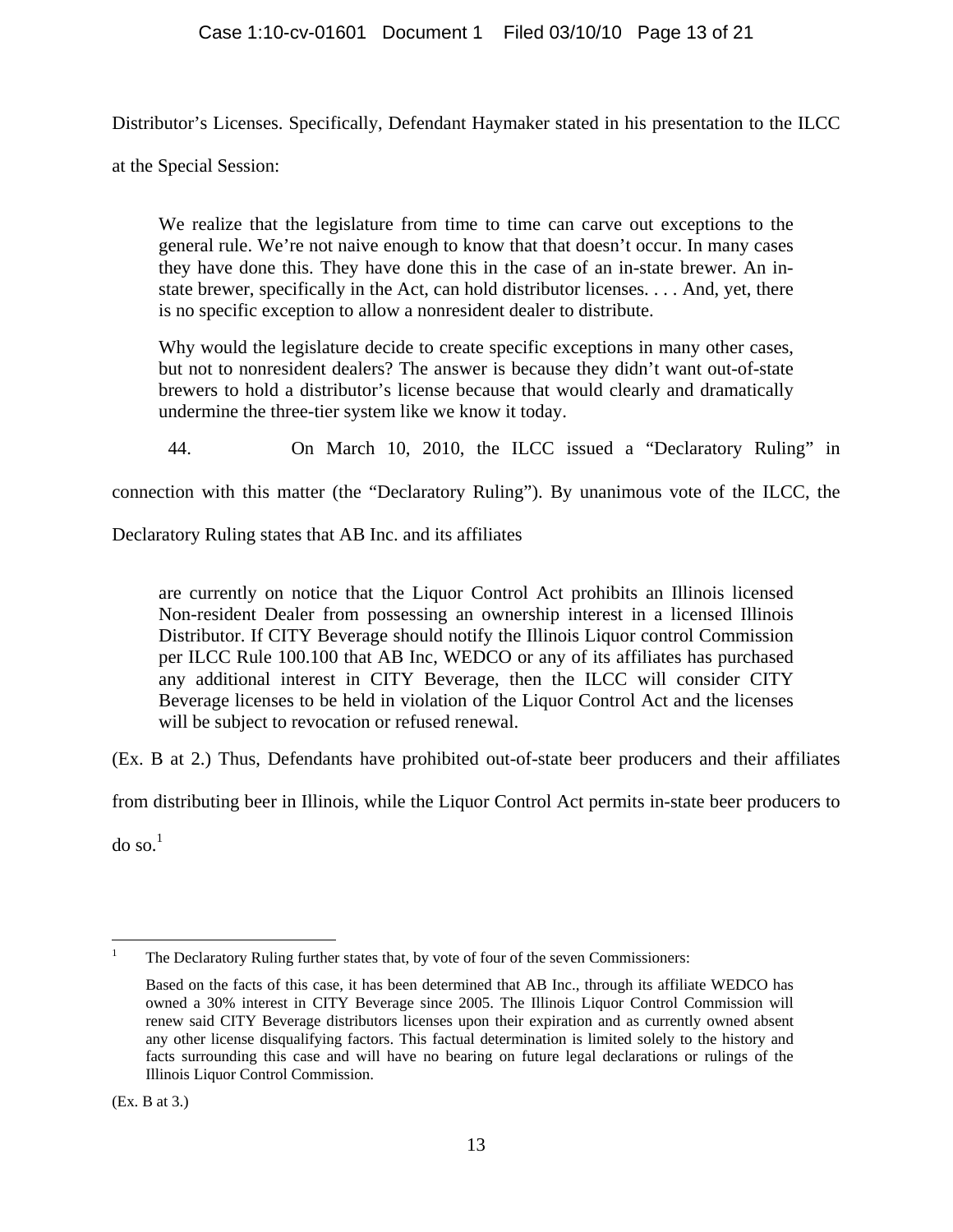# Case 1:10-cv-01601 Document 1 Filed 03/10/10 Page 14 of 21

45. The Declaratory Ruling further states: "This is a Declaratory Ruling of the Illinois Liquor Control Commission and *is not subject to appeal* per 235 ILCS 100/5-150 [sic] of the Illinois Administrative Procedure Act." (Ex. B at 4 (emphasis added).) Thus, Defendants issued their decision in such a way as to attempt to thwart Plaintiffs' opportunity to seek review in an Illinois State court of the Defendants' denial of Plaintiffs' constitutional rights—despite that Defendants are well aware of the urgent need to close the acquisition. Defendant Schnorf noted as much in the Special Session when he said "We've got people involved in the proposed business transaction with a significant amount of money involved. . . . So we've decided to call this meeting. . . . I can tell you that I will urge the Commission that we should do whatever we're going to do as expeditiously as possible so that the business practices can continue and whatever things end up needing to go to court can go to court and so forth."

46. Given Defendants' enforcement of Illinois law and threatened punitive action, WEDCO cannot reasonably close the transaction for CITY Beverage, and this fact has severely harmed AB Inc., WEDCO, the CITY Entities, and the Soave Entities.<sup>2</sup> AB Inc. and WEDCO are currently being denied the benefits of the transaction and its synergies, and are competing at a disadvantage to in-state brewers. Further, Plaintiffs are faced with great uncertainty as to whether the transaction can be consummated and important business decisions are suspended until the issue is resolved. If the deal is not completed, Plaintiffs would suffer significant economic harm. AB Inc. and WEDCO would be denied the benefits of the transaction

 $\frac{1}{2}$  Defendants can impose administrative penalties, revoke licenses, and levy fines for violation of the Liquor Control Act—violation of the Liquor Control Act also is a criminal offense. If WEDCO acquires CITY Beverage prior to an adjudication of their constitutional rights in this Court, Defendants could take the foregoing actions against AB Inc., WEDCO, or any of their affiliates, including the newly acquired CITY Beverage entity. The threat of this harm is imminent because, as stated in the Declaratory Ruling, Plaintiffs already are in violation of the Liquor Control Act by virtue of AB Inc.'s interest in CITY Beverage. The Declaratory Ruling states that if CITY Beverage notifies the ILCC that the transaction closes, the ILCC will consider CITY Beverage licenses to be in violation and subject to revocation or refused renewal. (Ex. B.)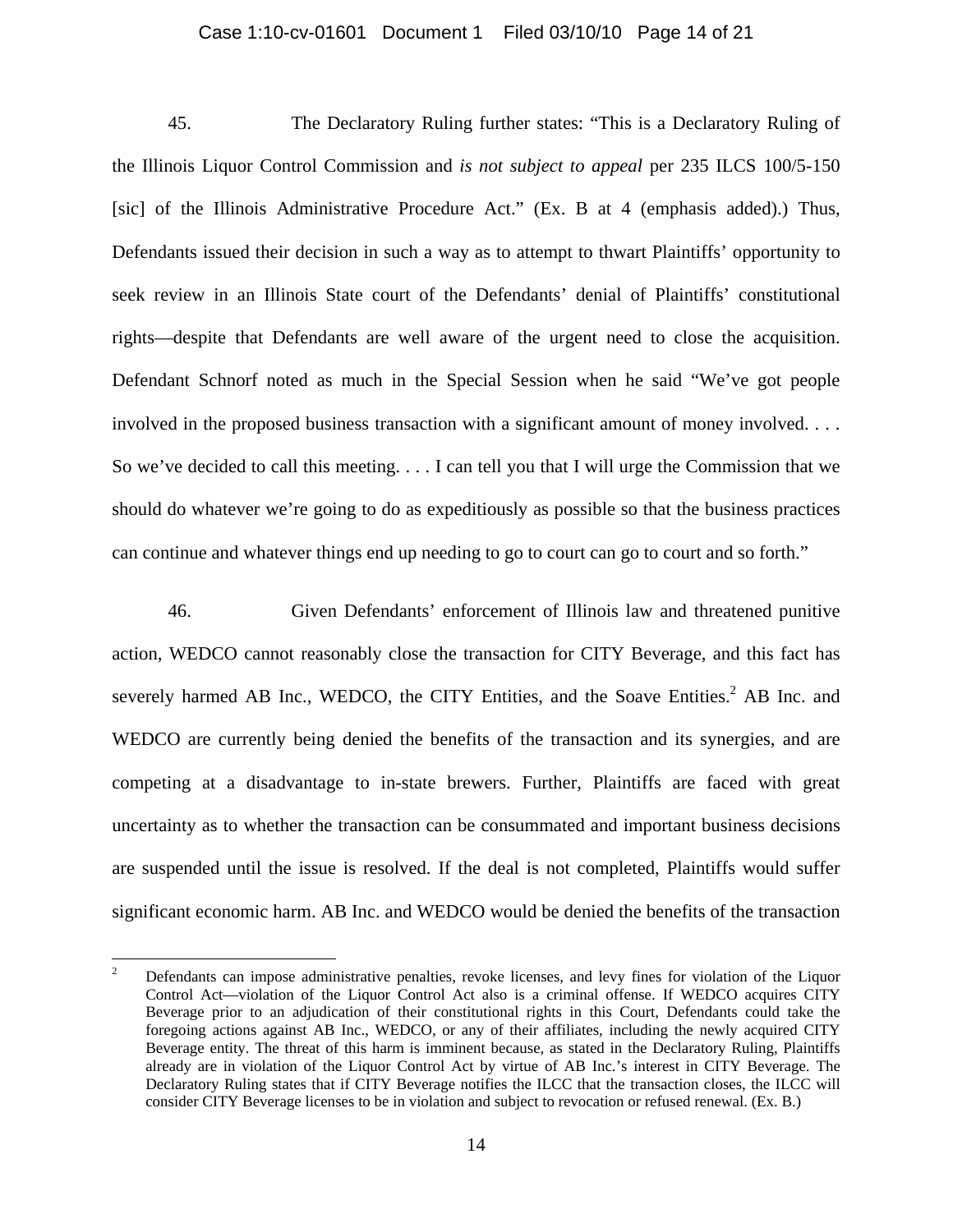## Case 1:10-cv-01601 Document 1 Filed 03/10/10 Page 15 of 21

and its synergies, and would compete at a disadvantage to in-state brewers. Of course, the Soave Entities would not receive the proceeds of the sale and would be unable to fulfill other vital business commitments.

47. The Soave Entities have agreed to sell their 70 percent interest in CITY Beverage to WEDCO for a substantial amount of money. The agreement to sell was a culmination of months of negotiations and due diligence at great time and expense to all involved. The Soave Entities have made numerous commitments that were to take effect upon the closing of the transaction, all of which have been postponed, at a significant cost, as a result of Defendants' actions. The delay in closing has caused, and will continue to cause, significant, ongoing, and irreparable harm to the Soave Entities.

48. Defendants' attempt to impermissibly favor in-state brewers over nonresident brewers discriminates against interstate commerce and thus violates the Commerce Clause of the United States Constitution. The effect of this explicit discrimination is to confer substantial economic benefits on in-state beer producers at Plaintiffs' expense. In-State beer producers enjoy an opportunity for greater profits due to self-distribution and also the ability to maximize the competitiveness of their brands through their unique control and focus of the distribution function.

49. Defendants have attempted to foreclose Plaintiffs from seeking Illinois State court review of Defendants' unlawful enforcement of the Liquor Control Act. Defendants actions amount to a deprivation of Plaintiffs' "life, liberty, or property," without adequate procedural safeguards, within the meaning of the procedural due process requirements of the Fourteenth Amendment.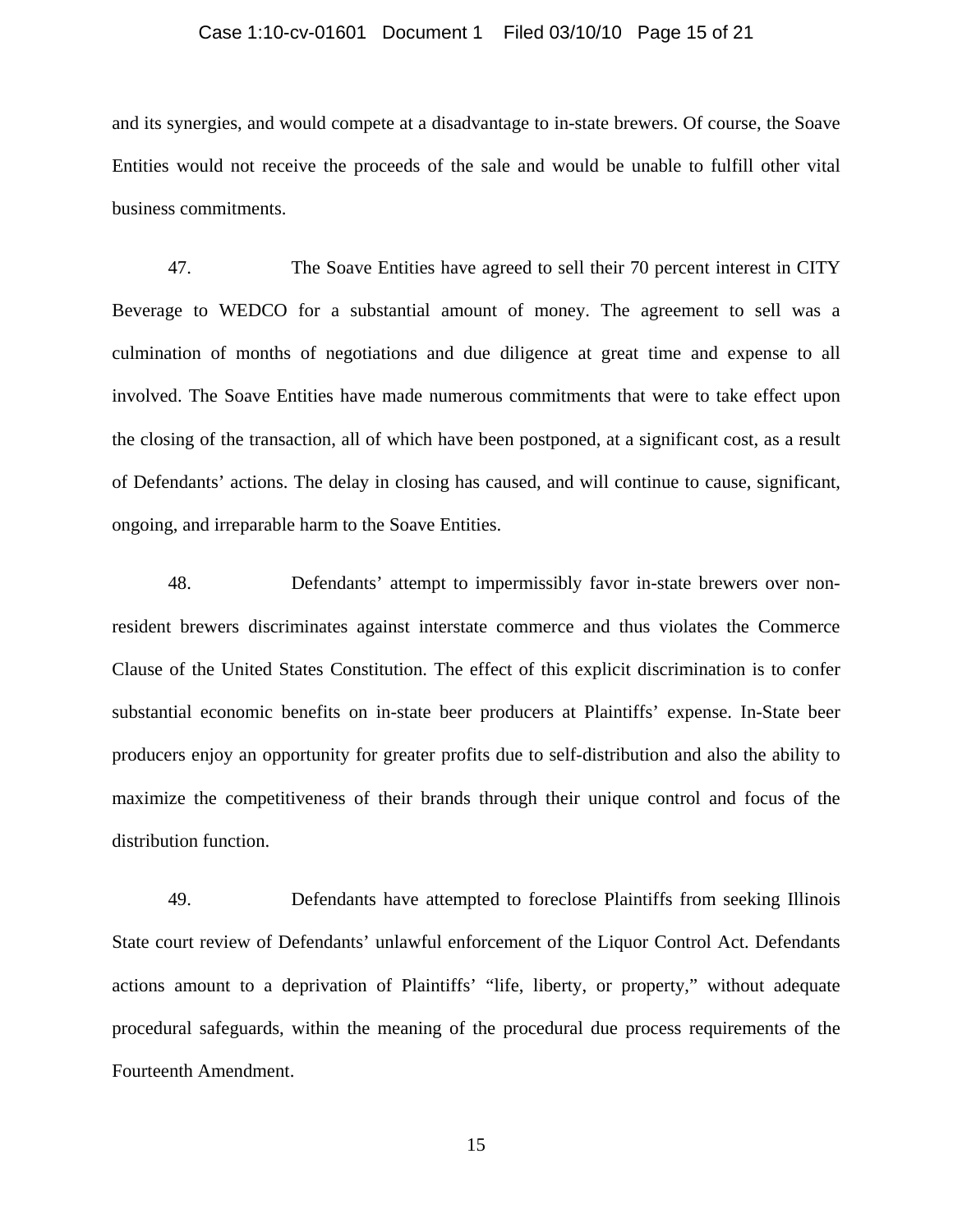## Case 1:10-cv-01601 Document 1 Filed 03/10/10 Page 16 of 21

50. Further, Defendants' conduct violates the Contracts Clause. Defendants' declaration that WEDCO's pending agreement to purchase CITY Beverage would violate Illinois liquor law constitutes a substantial impairment of AB Inc.'s agreement with the Soave Entities.

51. Defendants' actions have caused substantial injury and, unless enjoined, will continue to cause substantial, and indeed irreparable, injury to Plaintiffs for which they have no adequate remedy at law.

# **CAUSES OF ACTION**

# **COUNT I (42 U.S.C. § 1983 Violation of Commerce Clause)**

52. Plaintiffs repeat and reallege each of the preceding paragraphs of the Complaint as if fully set forth herein.

53. "[S]tate laws violate the Commerce Clause if they mandate 'differential treatment of in-state and out-of-state economic interests that benefits the former and burdens the latter." *Granholm v. Heald*, 544 U.S. 460, 472 (2005) (citing *Oregon Waste Sys., Inc. v. Dep't of Envt'l. Quality of Or.*, 511 U.S. 93, 99 (1994)).

54. Defendants prohibit out-of-state beer producers and their affiliates from distributing beer in Illinois, while permitting in-state beer producers to do so. Defendants' conduct is economic protectionism of in-state businesses because in-state producers are permitted to simultaneously brew alcoholic beverages and hold Distributor's and Importing Distributor's Licenses*.*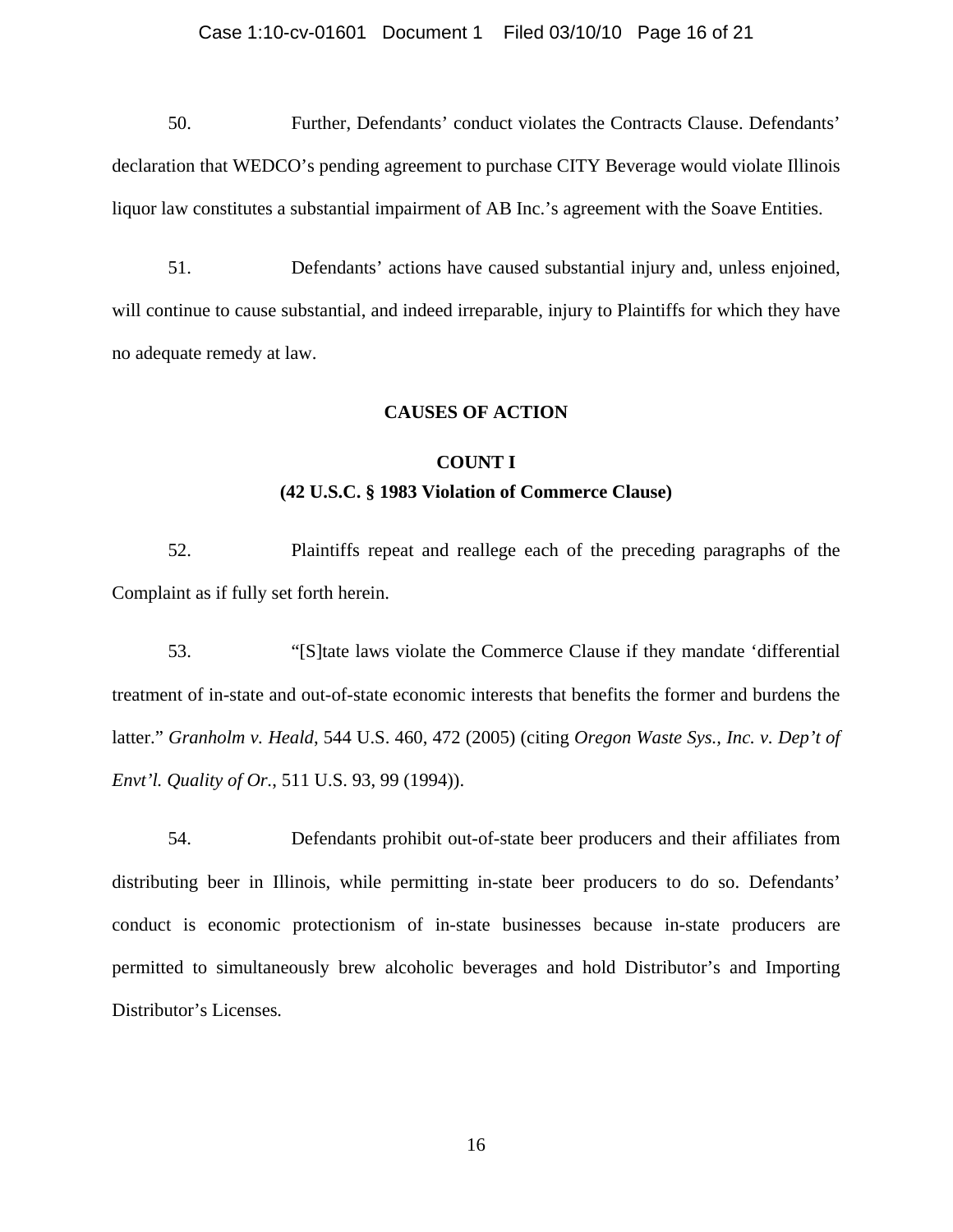# Case 1:10-cv-01601 Document 1 Filed 03/10/10 Page 17 of 21

55. Defendants' attempt to impermissibly favor in-state producers over nonresident producers discriminates against interstate commerce and thus violates the Commerce Clause of the United States Constitution. The effect of this discrimination is to confer substantial economic benefits on in-state beer producers at Plaintiffs' expense. This constitutional violation is itself an irreparable injury.

56. This unconstitutional prohibition also is irreparably injuring Plaintiffs because it is preventing WEDCO from acquiring the remainder of CITY Beverage. The parties face great uncertainty as to the fate of the transaction, and if it cannot proceed, would cause the loss of a significant business opportunity for Plaintiffs. The resolution of this matter is therefore of the utmost urgency to Plaintiffs.

# **COUNT II (42 U.S.C. § 1983 Violation of Procedural Due Process of Fourteenth Amendment)**

57. Plaintiffs repeat and reallege each of the preceding paragraphs of the Complaint as if fully set forth herein.

58. The ILCC has purported to determine Plaintiffs' rights under the Liquor Control Act and United States Constitution through a process that does not permit Illinois State court review. Defendants' sudden reversal of over 25 years of ILCC precedent and plain contravention of the Liquor Control Act was the product of a highly suspect and arbitrary process. This process also resulted in a portion of the Declaratory Ruling that is supported only by a bare majority of the ILCC. Defendants actions amount to a deprivation of Plaintiffs' "life, liberty, or property," within the meaning of the Fourteenth Amendment, without adequate procedural safeguards. This process as a whole has been fundamentally unfair and have led to an erroneous outcome.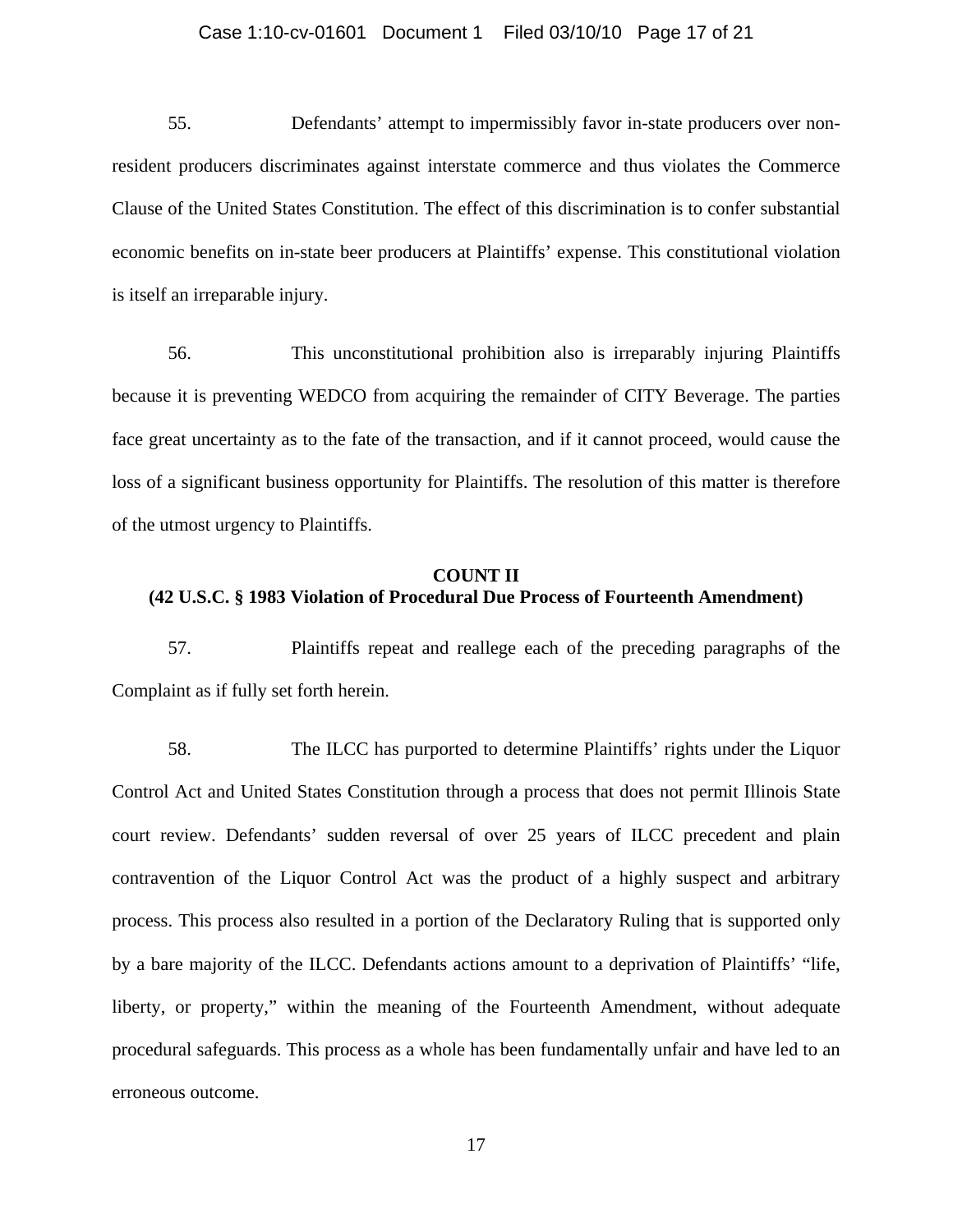# Case 1:10-cv-01601 Document 1 Filed 03/10/10 Page 18 of 21

59. The basis of the Declaratory Ruling is that under the Liquor Control Act the holder of an NRD License may not hold, or be affiliated with the holder of, Distributor's or Importing Distributor's Licenses. However, this ruling conflicts with the plain language of the Liquor Control Act and Plaintiffs' rights under the United States Constitution.

60. This erroneous ruling results in significant and irreparable harm to Plaintiffs given the great uncertainty as to whether the transaction can be consummated, including that important business decisions are suspended until the issue is resolved; that AB Inc. and WEDCO are being denied the benefits of the transaction and its synergies, to their competitive disadvantage; and the further economic harm to the Soave Entities.

61. Given the important rights at issue here, and the significant and irreparable injury that result from Defendants' interpretation and enforcement of the Liquor Control Act, Plaintiffs' procedural due process rights have been violated.

# **COUNT III (42 U.S.C. § 1983 Violation of Contracts Clause)**

62. Plaintiffs repeat and reallege each of the preceding paragraphs of the Complaint as if fully set forth herein.

63. Article I, section 10, clause 1 of the United States Constitution provides that "No State shall … pass any Law impairing the Obligation of Contracts."

64. Defendants' conduct violates the Contracts Clause. Defendants entered into a contract in 2005 with a third-party that resulted in WEDCO owning a 30 percent interest in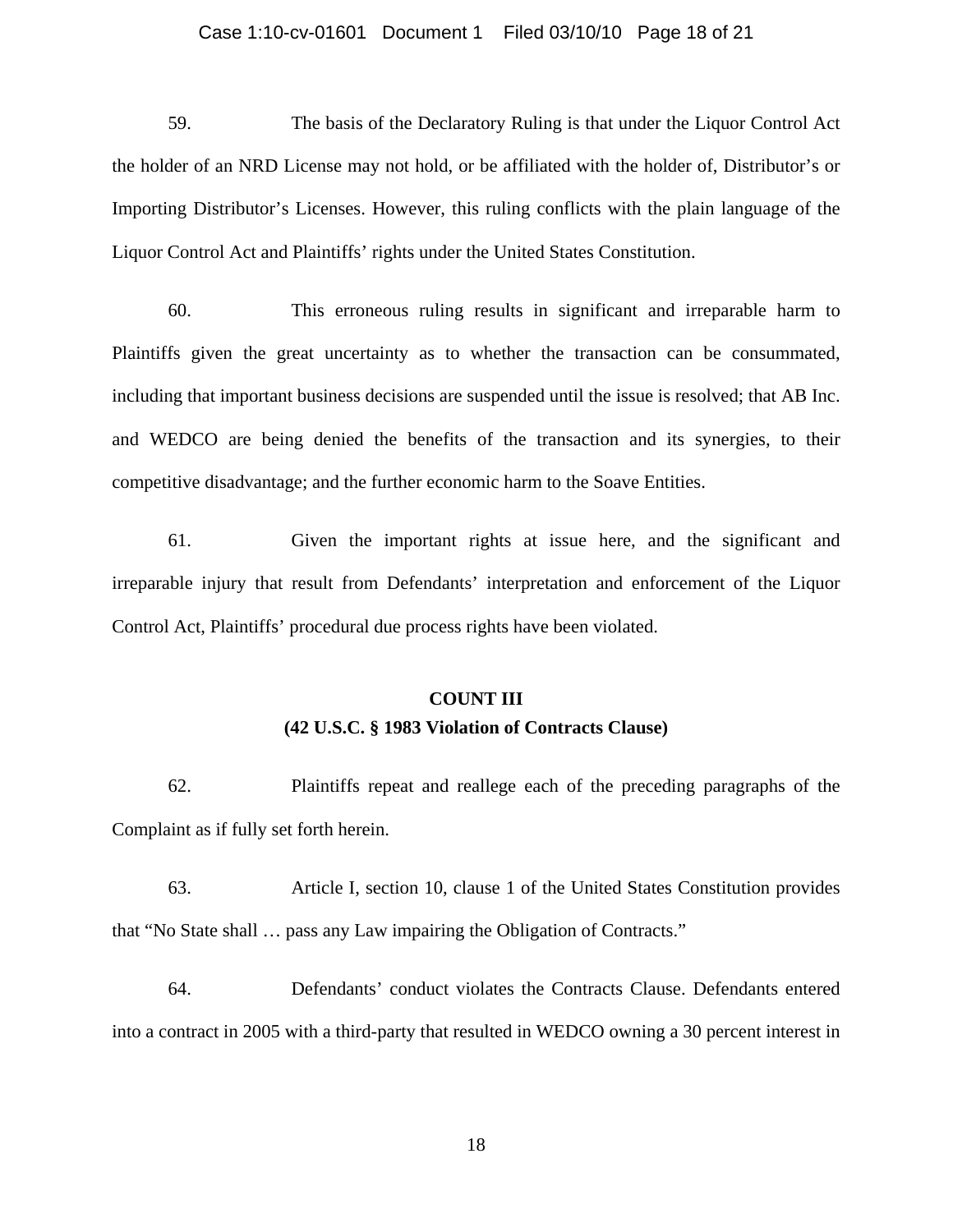# Case 1:10-cv-01601 Document 1 Filed 03/10/10 Page 19 of 21

CITY Beverage. In January 2010, WEDCO entered into an agreement with the Soave Entities to purchase the remaining 70 percent interest in CITY Beverage.

65. Defendants interpretation and enforcement of the Liquor Control Act to Plaintiffs constitutes a change in the law as it is a drastic departure from the Liquor Control Act and from the previous application of the law to Plaintiffs.

66. Defendants' declaration that WEDCO's pending agreement to purchase CITY Beverage would violate the Liquor Control Act results in a substantial impairment of AB Inc.'s contractual relationship with majority owners of CITY Beverage as pertaining to CITY Beverage. Defendants have substantially impaired WEDCO's recent agreement with the Soave Entities to purchase the remaining 70 percent interest in CITY Beverage.

# **PRAYER FOR RELIEF**

Plaintiffs respectfully request that this Court grant the following relief and judgment:

- a. Enter judgment against Defendants on all counts;
- b. Enter a declaratory judgment pursuant to 28 U.S.C. § 2201 that Defendants' enforcement of Illinois law violates the Commerce, Due Process, and Contracts Clauses of the United States Constitution.
- c. Enter a declaratory judgment pursuant to 28 U.S.C. § 2201 that it is unconstitutional for Defendants to deny AB Inc. or its affiliate licenses necessary to distribute beer in Illinois on the ground that AB. Inc. is an out-of-state producer of beer while in-state beer producers are permitted to distribute beer in Illinois.
- d. Enter a declaratory judgment pursuant to 28 U.S.C. § 2201 that it is unconstitutional for Defendants to deny AB Inc. or its affiliate Distributor's and Importing Distributor's Licenses on the ground that AB. Inc. is an out-of-state producer of beer that holds an NRD License while in-state beer producers are permitted to hold Distributor's and Importing Distributor's Licenses.
- e. Preliminarily and permanently enjoin Defendants from obstructing WEDCO's acquisition of CITY Beverage.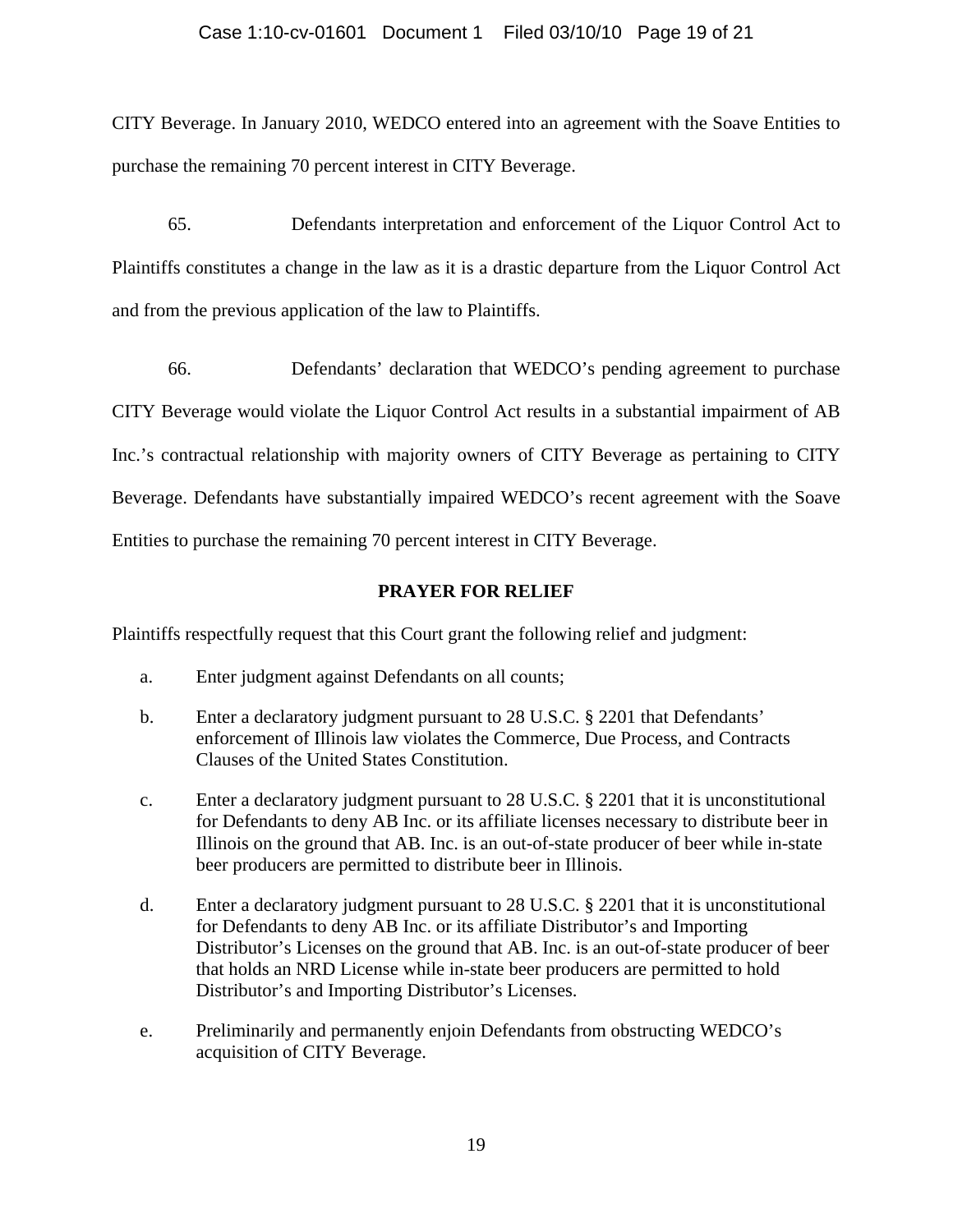- f. Preliminarily and permanently enjoin Defendants from denying the CITY Entities Distributor's and Importing Distributor's Licenses on the ground that AB Inc. is an affiliate of WEDCO or other entities that are, or hold an interest in, Illinois distributors.
- g. Award Plaintiffs reasonable attorneys' fees pursuant to 42 U.S.C. 1988(b); and
- h. All other and further relief as this Court shall deem just and proper.